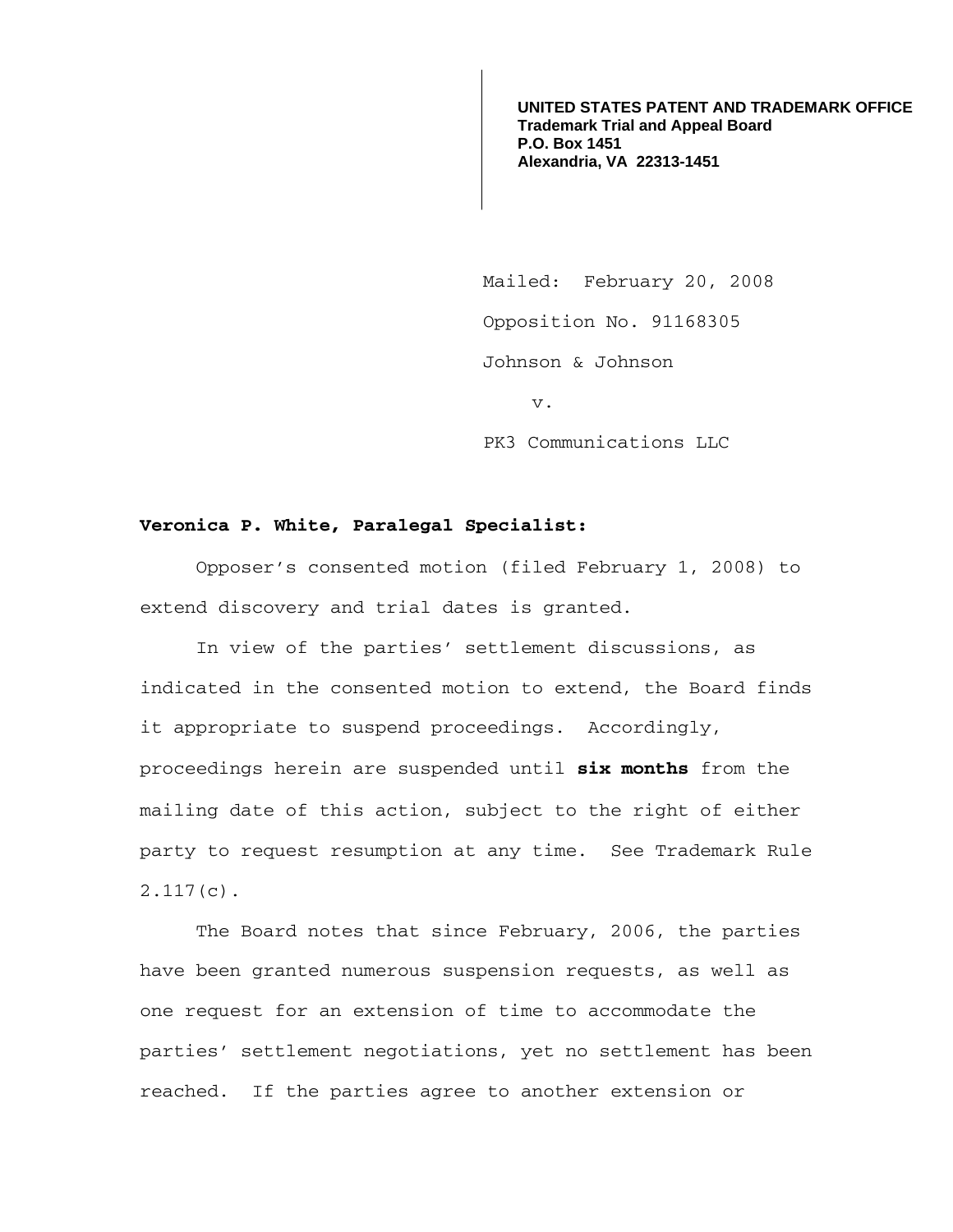suspension, they will be expected to report to the Board on the progress of their settlement negotiations. Such report must include a recitation of issues that have been resolved, issues that remain to be resolved, and a firm timetable for resolution. **Absent such a report, any future motion to extend or suspend, even though agreed to by the parties, may no be approved.**

 In the event that there is no word from either party concerning the progress of their negotiations, upon conclusion of the suspension period, proceedings shall resume without further notice or order from the Board, upon the schedule set out below.

 Applicant is allowed **THIRTY DAYS** from resumption in which to answer the notice of opposition. The parties are allowed the same THIRTY DAYS in which to serve responses to any outstanding discovery requests. Trial dates, including the close of discovery, are reset as follows:

2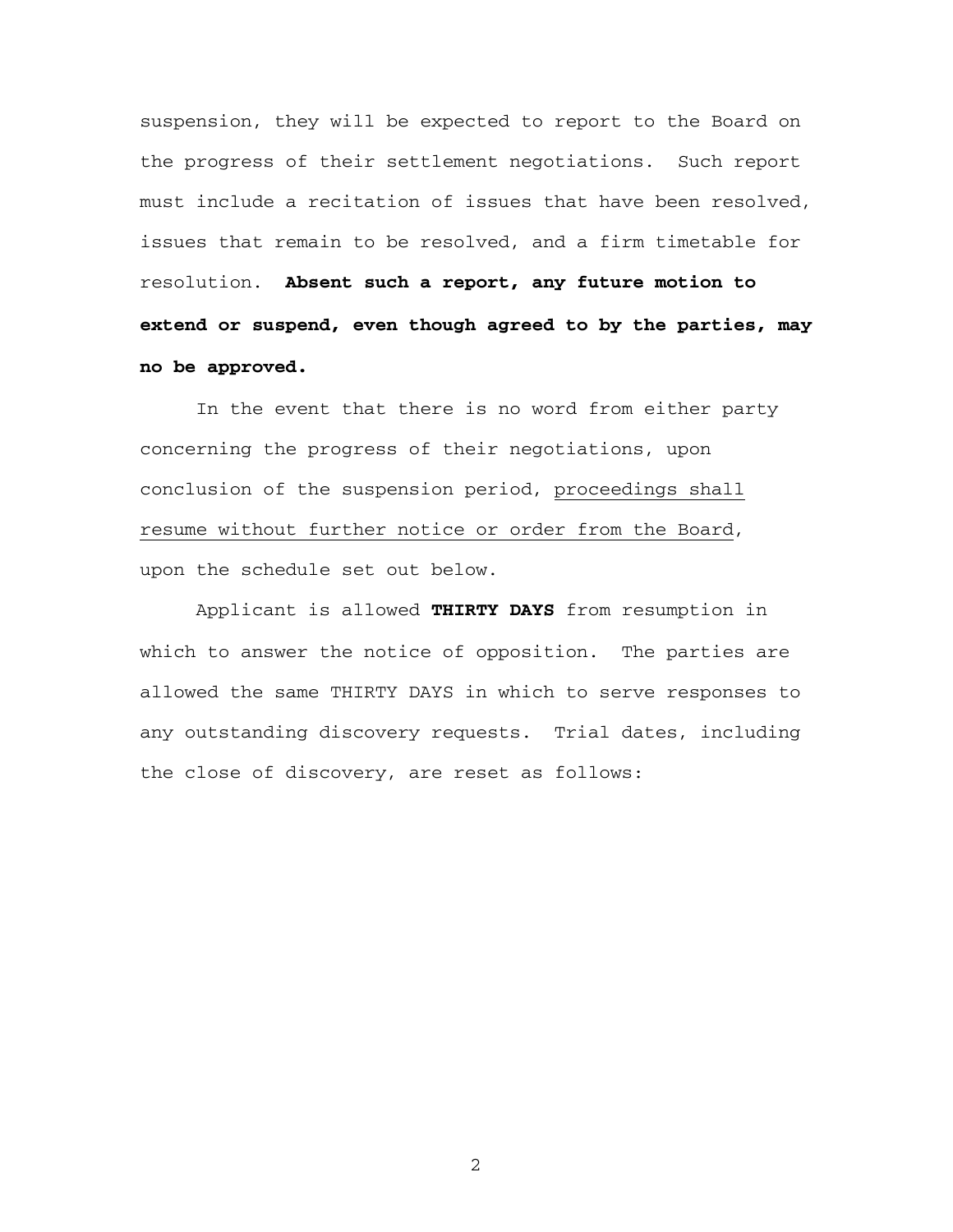| Proceedings resume:                                                     | 8/21/08  |
|-------------------------------------------------------------------------|----------|
| Discovery Period to close:                                              | 11/19/08 |
| 30-day testimony period for party in<br>position of plaintiff to close: | 2/17/09  |
| 30-day testimony period for party in<br>position of defendant to close: | 4/18/09  |
| 15-day rebuttal testimony period<br>to close:                           | 6/2/09   |

In each instance, a copy of the transcript of testimony together with copies of documentary exhibits, must be served on the adverse party within thirty days after completion of the taking of testimony. Trademark Rule 2.l25.

Briefs shall be filed in accordance with Trademark Rule 2.128(a) and (b). An oral hearing will be set only upon request filed as provided by Trademark Rule 2.l29.

If, during the suspension period, either of the parties or their attorneys should have a change of address, the Board should be so informed.

## **NEWS FROM THE TTAB**:

The USPTO published a notice of final rulemaking in the Federal Register on August 1, 2007, at 72 F.R. 42242. By this notice, various rules governing Trademark Trial and Appeal Board inter partes proceedings are amended. Certain amendments have an effective date of August 31, 2007, while most have an effective date of November 1, 2007. For further information, the parties are referred to a reprint of the final rule and a chart summarizing the affected rules, their changes, and effective dates, both viewable on

3